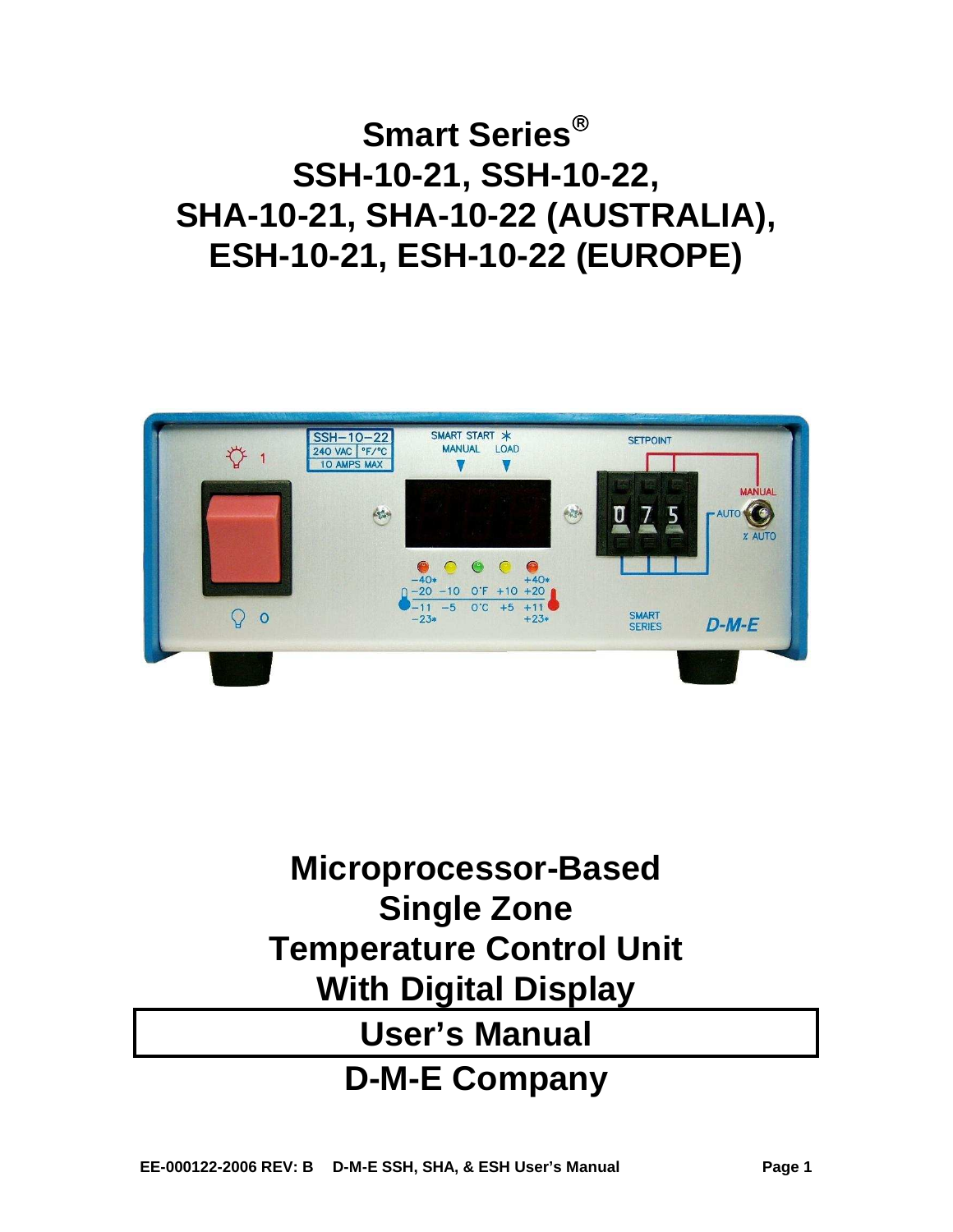Copyright © D-M-E Company LLC 2010. All rights reserved.

D-M-E Company products are covered by USA and foreign patents, trademarks and copyrights issued and pending. Information in this publication supersedes that in all previously published material. Specifications and any changes are reserved.

Printed in the United States of America

#### **D-M-E Company LLC 29111 Stephenson Highway Madison Heights, MI 48071 USA**

D-M-E Company and D-M-E are registered trademarks of D-M-E Company LLC.

#### **WARRANTY**

D-M-E Company warrants that this product will be free from defects in materials and workmanship for a period of three (3) years from the date of shipment. If any such product proves defective during this warranty period, D-M-E Company, at its option, either will repair the defective product without charge for parts and labor, or will provide a replacement in exchange for the defective product.

This warranty shall not apply to any defect, failure or damage caused by improper use or improper or inadequate maintenance and care. D-M-E Company shall not be obligated to furnish service under this warranty a) to repair damage resulting from attempts by personnel other than D-M-E Company representatives to repair or service the product; b) to repair damage resulting from improper use or connection to incompatible equipment; or c) to service a product that has been modified or integrated with other products when the effect of such modification or integration increases the time or difficulty of servicing the product.

**This warranty excludes replacement of Fuses, Triac, Calibration, and damage to the product from the use of improper styles of fuses. (Use only ABC type replacement F1 & F2 Load Fuses) The maximum allowable Load Fuse rating is 10 amps. Lower ratings may be used for improved protection.** 

#### **SAFETY**

D-M-E Company products have been designed to be safe and simple to operate. As with any electronic equipment, you must observe standard safety procedures to protect both yourself and the equipment.

#### **To Prevent Injuries:**

- To avoid electrical shock or fire hazard, do not apply voltage to a terminal that exceeds the range specified for that terminal.
- To avoid mechanical injury, electrical shock or fire hazard, do not operate this product with covers or panels removed.
- To avoid electrical shock or fire hazard, do not operate this product when wet.
- To avoid injury or fire hazard, do not operate this product in an explosive atmosphere.

#### **To Prevent Product Damage:**

• Do not operate this product from a power source that applies more than the voltage specified.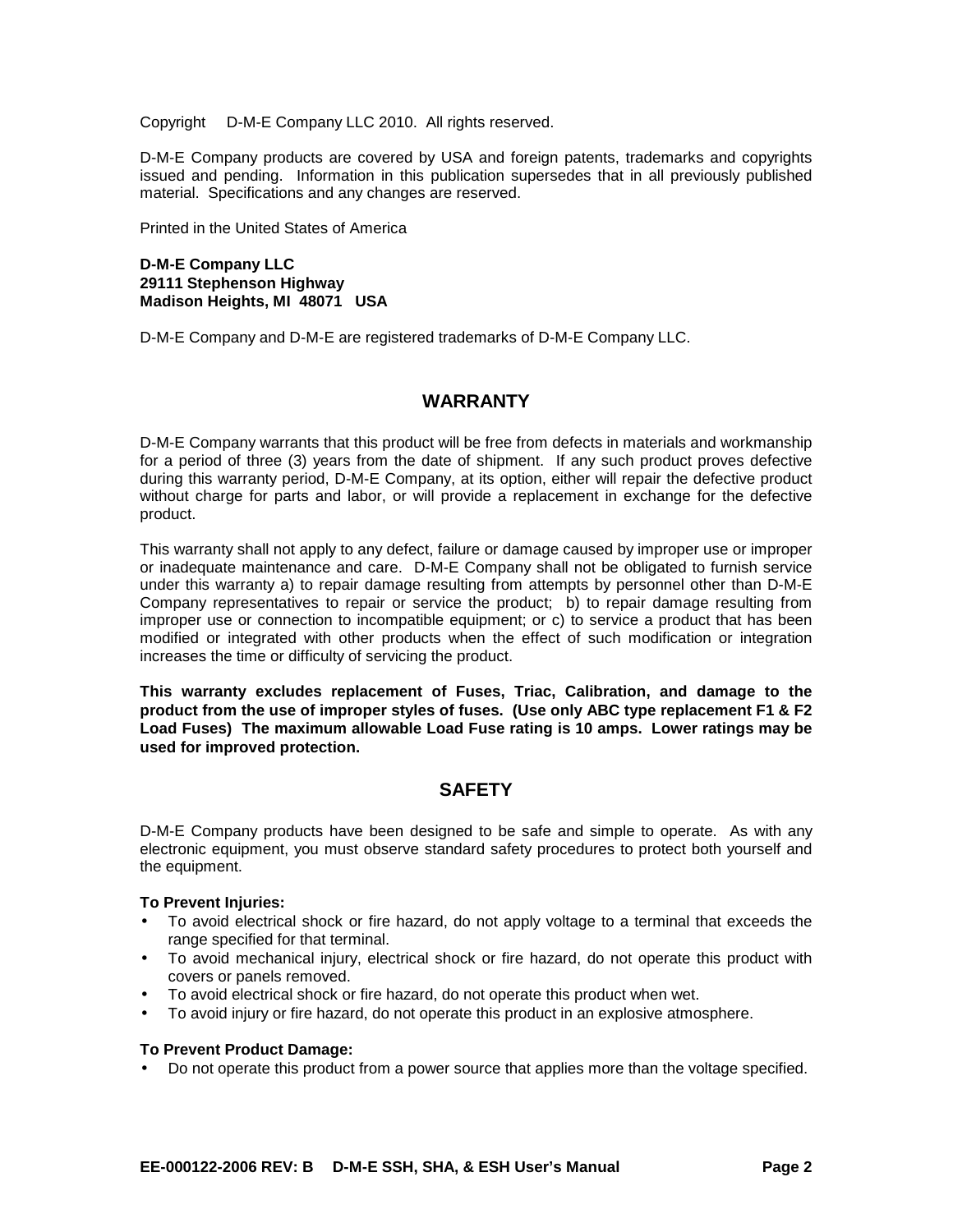### **D-M-E Standard Smart Series Microprocessor-Based Single Zone Temperature Control Unit With Digital Display SSH-10-21, SSH-10-22, SHA-10-21, SHA-10-22 (AUSTRALIA), ESH-10-21, ESH-10-22 (EUROPE)**

#### **GENERAL DESCRIPTION**

The Smart Series<sup>®</sup> SSH, SHA, & ESH units are userfriendly temperature controllers of world-class caliber.

They are based on one of the most widely used controllers in the hot runner control industry.

It has a large process temperature display, and it incorporates a 3-digit pushwheel for entering process temperature setpoints.

The illuminated display shows process temperature in Auto, and Manual modes.

Diagnostic fault codes for open ("OPE"), reversed ("bAC"), or shorted ("SHO") thermocouples are displayed digitally. The module automatically inhibits output power to the heater load in Auto mode until such faults are corrected, unless the new "Automatic Bumpless Transfer" option is enabled.

The units LED display indicators (located at the top left of each digit) show the mode of operation. The power to heater "load" LED doubles as a Smart Start® indicator by blinking during Smart Start. Five separate color-coded LED's located under the display indicate temperature deviation and over/under temperature conditions at a glance.

#### **OPERATION**

**Auto Mode:** The microprocessor maintains temperature using a proprietary closed loop control method. The microprocessor anticipates the heater load characteristics to make accurate adjustments and correct for errors.

"Fuzzy logic" is used to minimize overshoot of setpoint on start-ups, and to prevent over and undershoots when changing setpoints.

The SSH, SHA, & ESH units can also display the average percent output power when running in Auto mode. ("% Auto" setting)

**Smart Start® :** Smart Start® is automatic on start-up in Auto mode if the process temperature is below 212°F  $(100\text{°C})$ , and provides a linear power output ramp to ensure safe heater dry out.

Smart Start<sup>®</sup> is completed after four minutes and thirty seconds has elapsed, or when process temperature exceeds the lesser of either the setpoint or  $212F$  (100°C) in Auto mode.

**Input Fault:** Thermocouple break protection, and reversed thermocouple protection, override Smart Start® when in Auto mode. (Output power is inhibited)

Shorted thermocouple protection, thermocouple break protection, and reversed thermocouple protection, inhibit output power in normal Auto mode operation.

If a thermocouple fault occurs when the "Automatic Bumpless Transfer" feature is ON (after operating at setpoint temperature for >10 Minutes), the unit will

simulate manual mode using the average percent power learned during normal Auto operation.

**Manual Mode:** For no thermocouple, or a thermocouple failure, open loop percent output power is used.

In Manual mode, the microprocessor maintains a power level using an open loop power control method. This enables the user to continue production, and override thermocouple faults until the problem has been resolved. Manual mode overrides thermocouple break protection, shorted thermocouple protection, reversed thermocouple protection, and any other normal automatic modes.

#### **FEATURES**

- Fully self-tuning, fuzzy logic, microprocessor-based control.
- ◆ Selective Cycle<sup>®</sup> and Smart Start<sup>®</sup> to prolong heater life.
- ♦ Zero crossing triac triggering for minimum Radio Frequency Interference. (RFI)
- Process temperature display operational even in Manual mode as long as the thermocouple (T/C) is intact.
- ♦ Automatic T/C fault protection and cold junction compensation.
- ♦ High impedance potentiometric input allows for long distance T/C wiring.
- ♦ 100% solid-state circuitry, no mechanical relays.
- ♦ Completely self contained, no external output devices or power supplies required.
- ♦ Fast acting heater load fuses are provided on both sides of the AC line. (Except SHA)
- Electrically isolated, and grounded front panel for operator safety.
- ♦ °F/°C configurable.
- J-type, or K-type thermocouple configurable.
- ♦ New Lights Out feature can be enabled to shut off the digital LED display during stable Auto control.
- ♦ Adjustable response time to shorted thermocouple faults.

**NOTE:** The SSH, SHA and the ESH units have a few functional differences.

- The SHA has no fuse protection on the Neutral AC power input line.
- The ESH/SHA operates in degrees Celsius and the SSH operates in degrees Fahrenheit, however each unit can be re-configured to the other mode of operation. (See "Temperature Mode" on page 6)
- The ESH connector on the back panel is wired differently from the SSH/SHA. (See "Wiring The Load" on page 6)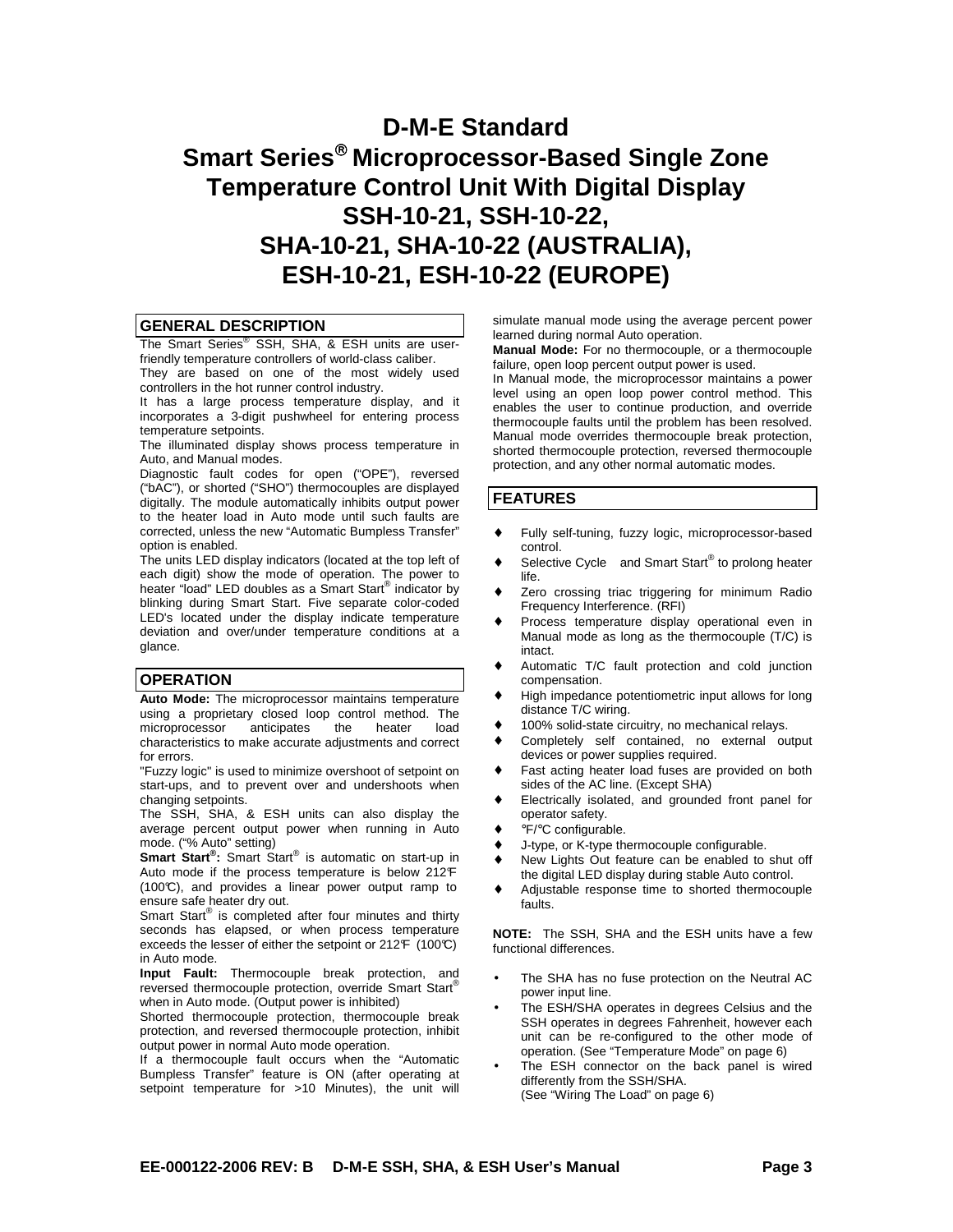



#### **PERFORMANCE SPECIFICATIONS**

**Auto and Manual Control Modes:** Selective Cycle: high speed time proportioning.

Temperature Range: Ambient to 999F (537°C) with Jtype, and K-type thermocouples.

**Control Accuracy:** +/-1°F (0.5°C), dependent on the total thermal system.

**Temperature Stability:** +/-0.5% of full scale over the ambient range of 32 to 120 $F.$  (0 to 50 $C$ )

**Calibration Accuracy:** Better than 0.2% of full scale.

**Power Response Time:** Less than 0.13 seconds.

**Reset:** Automatically corrects reset to no more than  $+/-1$ °F (1°C) at all settings.

**Manual Control:** Adjustable from 0-99%. Maintains output power to within 1% of setting.

**Diagnostics Indicators:** LED's and 3-digit, 7-segment display.

**Smart Start® (SS):** Linear power output ramp from an initial temperature  $( $212F$  in Auto mode) to ensure safe$ heater dry out.

**SS Duration:** 4-1/2 minutes.

SS Override Temperature: 212<sup>F</sup> (100°C) Auto mode only.

#### **Operational Mode Priority:**

- Smart Start precedes Auto mode if process temperature is  $< 212$ °F.
- Thermocouple (T/C) break, or reversed T/C overrides Auto mode Smart Start, and normal Auto mode.
- Shorted T/C overrides normal Auto mode.
- Manual mode overrides T/C break, T/C open, and reversed T/C.
- The output is inhibited during all T/C fault conditions in Auto mode unless Automatic Bumpless Transfer is enabled.

#### **DIAGNOSTICS AND OTHER DISPLAY CODES (See figure 1)**

The  $SSH^{\circledast}$ , SHA, & ESH diagnostics automatically alert the user to a fault condition.

- Shorted thermocouple indicated by flashing **SHO**.
	- ◊ **Troubleshooting-**Check for damage to the thermocouple lead wire. Also check for bare, twisted or pinched leads, open load fuse (F2, and/or F1), or excessive distance between the heater and thermocouple.
- Open thermocouple indicated by flashing **OPE**.
	- ◊ **Troubleshooting-**
		- Check the thermocouple connections and wires for broken leads, check for damage to the sensor, or check for open fusible link resistor (R4, see figure 8)
- Reversed thermocouple indicated by flashing **bAC**. ◊ **Troubleshooting-**

Check thermocouple wiring for reversed leads.

- Over/Under temperature. The red deviation LED on the left, flashes when the process temperature is below setpoint by 40°F or more. The red deviation LED on the right flashes when the process is above setpoint by 40<sup>°</sup>F or more.
	- **Troubleshooting-**
		- Under temperature;

open heater, low line voltage, T/C problem,

- open load fuse (F2, and/or F1).
- Over temperature;

output failure, shorted triac, interacting zones, heater shorted to ground.

- A flashing **Loc** is an indication that the Smart Start Override Disable option is ON, and that the unit is in Smart Start. The Auto/Manual and Setpoint controls will be "locked out" while this mode is active.
- A flashing **Loc Err** is an indication someone has changed the front panel settings prior to the completion of Smart Start when the Smart Start Override Disable option is ON. The Auto/Manual and Setpoint controls will be "locked out" when the **Loc Err** diagnostic is active.
	- **Troubleshooting-**
		- If the unit is operating in Auto mode with a process temperature above 212F (100°C), turn the unit off, and change the settings back to their initial positions, then turn the unit back on. The unit will resume controlling to the entered setpoint.

If the process temperature is below 212°F, (100°C) the unit will restart the Smart Start process.

If the unit is operating in Manual mode, turn the unit off, and change the settings back to their initial positions, then turn the unit back on. The unit will restart the Smart Start process.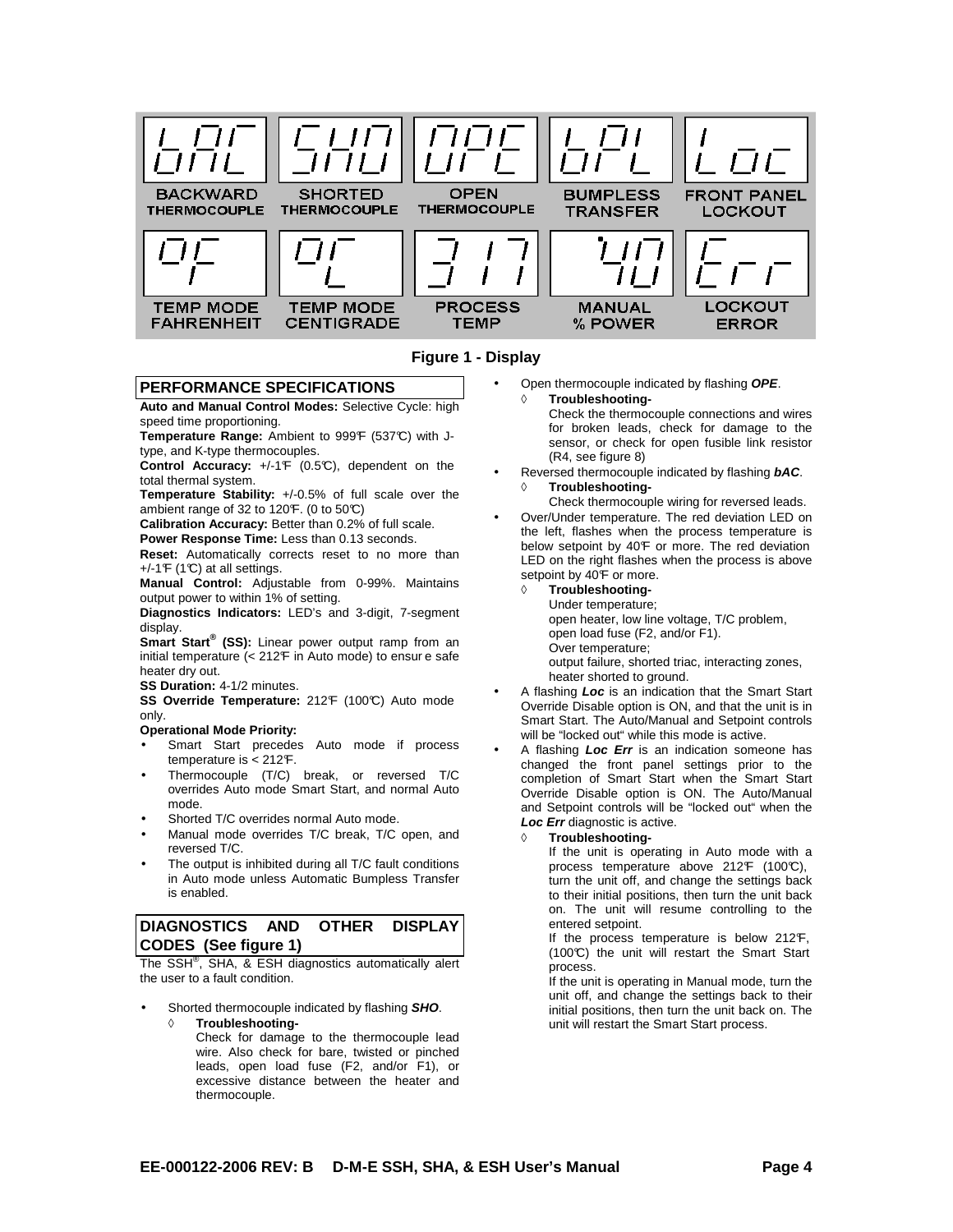- A flashing **bPL** is an indication that the Automatic Bumpless Transfer option is ON, the thermocouple has failed, and the unit has invoked an Automatic Bumpless Transfer.
	- ◊ **Troubleshooting-**

Either shut down and repair the broken thermocouple, or:

Press the AUTO% switch to display and record the average percent power value being output. Then place the unit in Manual mode, and enter the percent power previously recorded.

#### **INPUT SPECIFICATIONS**

**Thermocouple (T/C) Sensor:** Type "J" (default) or Type "K" (optional), grounded or ungrounded.<br> **External T/C Resistance:** Hi

**External T/C Resistance:** High impedance potentiometric input allows long distance T/C wiring. **T/C Isolation:** Isolated by control circuit power supply.

**Cold Junction Compensation:** Automatic, better than  $0.02$ °F/°F. (0.01°C/°C)

**Open T/C Protection:** Automatically inhibits power to heater in Auto mode.

(Unless Automatic Bumpless Transfer is enabled)

**Reversed T/C Protection:** Automatically inhibits power to heater in Auto mode.

(Unless Automatic Bumpless Transfer is enabled) **Shorted T/C Protection:** Automatically inhibits power to

heater in Auto mode. (Unless Automatic Bumpless Transfer is enabled)

**Input Type:** Potentiometric

**Input Impedance:** 22 Meg ohms.

**Input Protection:** Diode clamp, RC filter, and fusible link resistor R4. (see figure 8)

**Input Amplifier Stability:** 0.02°F/°F (0.01°C/°C)

Input Dynamic Range: 1000F (537°C) with J-type, 1000F (537°C) with K-type.

**Common Mode Rejection Ratio:** Greater than 100 db. **Power Supply Rejection Ratio:** Greater than 90 db.

#### **OUTPUT SPECIFICATIONS**

#### **Voltage/Power Capability:**

**10 AMP:** 120/240 VAC nominal, single-phase.

SSH-10-21: 1200 watts @120 VAC

SSH-10-22: 2400 watts @240 VAC

SHA-10-21: 1200 watts @120 VAC

SHA-10-22: 2400 watts @240 VAC

ESH-10-21: 1200 watts @120 VAC ESH-10-22: 2400 watts @240 VAC

**Output Drive:** Internal solid-state triac, triggered by AC zero crossing pulses.

#### **Overload Protection:**

**10 AMP:** Fuses are provided on both sides of AC line. (Except SHA)

**Transient Protection:** dv/dt and transient pulse suppression included.

**Power Line Isolation:** Optically, and transformer isolated from AC lines. Isolation voltage is greater than 2500 volts.

#### **ELECTRICAL POWER SPECIFICATIONS**

**Supply Voltage:** 240 or 120 VAC +10% -20%

**Frequency:** 50/60 Hz

**DC Power Supplies:** Internally generated, regulated and compensated.

**Unit power usage:** Less than 5 watts, excluding load.

#### **Dimensions:**

**10 AMP:** 7.2"W x 2.7"H x 8.6"D (18.29 x 6.86 x 21.84cm) **NOTE:** Use SSH/SHA/ESH-10-21 for 120VAC operation. Use SSH/SHA/ESH-10-22 for 240VAC operation. **FUSE REQUIREMENTS:**

SSH/ESH: (2) ABC-10 cartridge fuses, F1 & F2 SHA: (1) ABC-10 cartridge fuse, F2 (Note:  $(2)$  spare ABC-10 fuses included with unit). SSH/SHA/ESH: (1) 160 mA sub-miniature fuse, or 200 mA ceramic cartridge fuse, F3 (Check Unit)

#### **FRONT PANEL CONTROLS AND INDICATORS (See figures 1, 2 and 3)**

**1. DIGITAL LED MULTI-FUNCTION DISPLAY & DISPLAY MODE INDICATORS:** Indicators are located in the display at the top left of each digit. Three 7-segment, digital displays indicate process temperature, % power output, operational modes, and diagnostic codes. **Load Indicator:** LED in display window illuminates when

power is being supplied to the heater. (also blinks during Smart Start® ).

**Manual Control Indicator:** LED in display window illuminates when in Manual mode.

(also blinks after an Automatic Bumpless Transfer)



#### **Figure 2 - Pushwheel & Auto / Manual / % Power Switch**

**Shorted Thermocouple (T/C) Indicator:** Digital display alternates "SHO" with process temperature.

**Open T/C Indicator:** Digital display alternates "OPE" with process temperature. (typically "999")

**Reversed (Backward) T/C Indicator:** Digital display alternates "bAC" with process temperature.

**Degrees F/C Indication:** At power up, the unit will display "°F" or "°C" for three seconds, depending on the position of function enable switch S4-7.

**Bumpless Transfer Indication:** If a thermocouple fault occurs with the Automatic Bumpless Transfer feature enabled, (S4-4 switched ON) the unit will display "bPL" alternating with the process temperature, and the appropriate thermocouple fault code.

("SHO", bAC", or "OPE")

**Smart Start Override Disable:** Digital display alternates "Loc" with process temperature during Smart Start if S4-2 is ON.

The display will alternate "Loc" "Err" with process temperature after the completion of Smart Start, if the front panel settings were changed during Smart Start.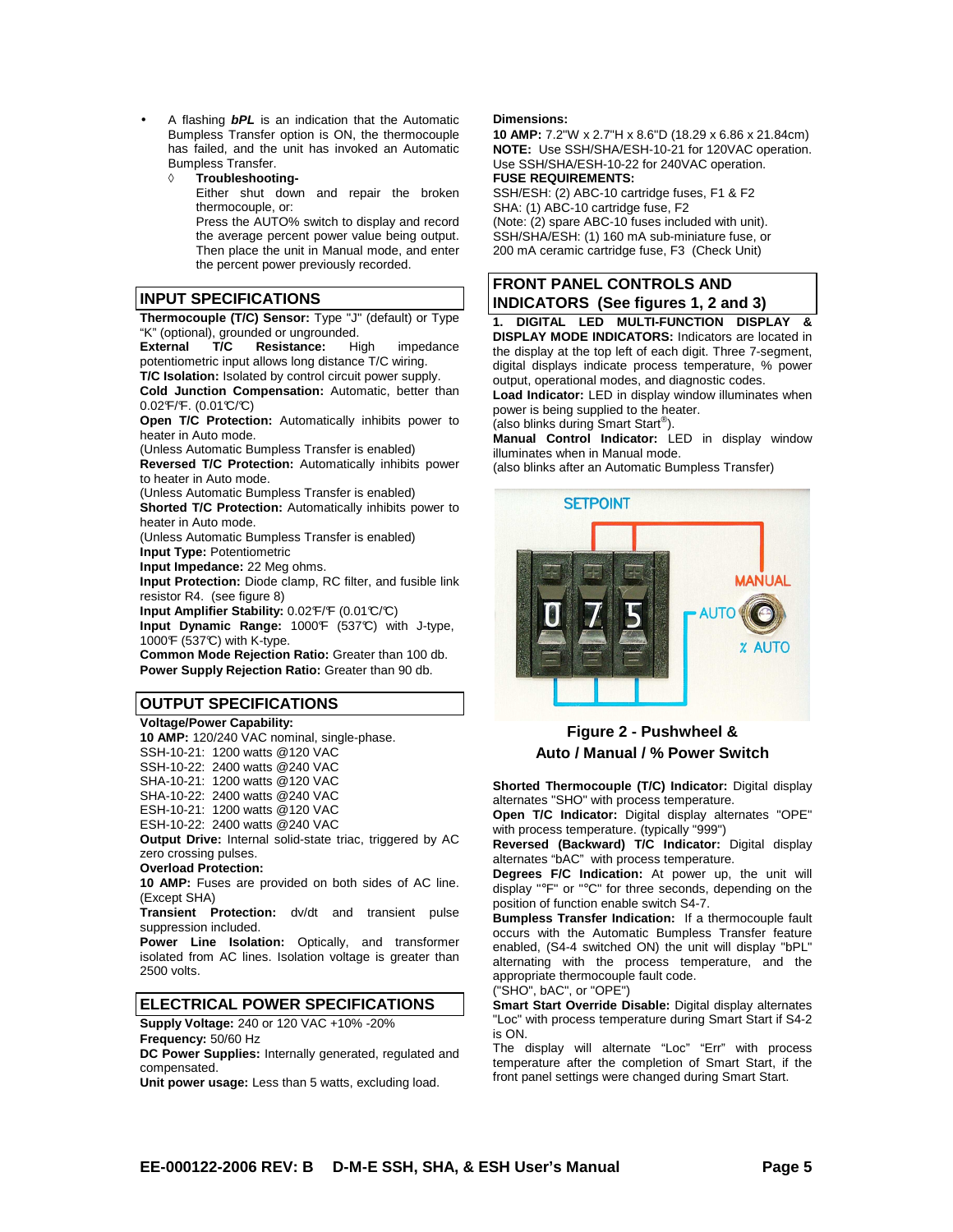

**Figure 3 – SSH-10-22 Unit**

**2. TEMPERATURE DEVIATION LIGHTS:** Indicate amount of deviation from setpoint temperature. An outer light blinks when extreme over or under temperature condition  $+/- 40F (+/- 23C)$  exists.

**Temperature Deviation Indicators:** Five separate LED's:  $> +/-20$ °F/11°C = (Red),  $> +/-10$ °F/5°C = (Yel low),  $0\mathcal{F}/0\mathcal{C} = (Green)$ 

**3. SETPOINT / % POWER ADJUSTMENT:** Three-digit pushwheel adjusts setpoint (Auto), or % power (Manual). Auto Setpoint Control Range: 0 to 999<sup>F</sup>, 0 to 537°C. Resolution: 1F (1C)

**Manual (% Power) Control:** Right two digits of threedigit pushwheel.

**Manual (% Power) Control Range:** 0 to 99%.

**4. AUTO / MANUAL / % AUTO SWITCH:** Toggle switch, selects Auto, (setpoint temp.) or Manual (% power) control modes.

Lower momentary position displays the percent power output in Auto mode, or percent power Automatic Bumpless Transfer value in the case of a thermocouple fault.

**5. POWER ON/OFF SWITCH:** Controls AC power to unit. 16 amp rocker switch, UL, CSA, VDE approved.

#### **REAR PANEL (See figure 4)**

The rear panel has several items of interest to the user. First, the line cord is international and has 3 colors of wires; these should be wired as follows: Brown (Line), Blue (Neutral), and Green/Yellow (Earth Ground).

Second, the unit has 2 fuse-holders, each has an ABC10 fuse installed (Only 1 fuse for SHA model). To access the fuse, disconnect power, insert a screwdriver into the plastic fuse holder slot, press inward slightly and turn counter-clockwise.

Third, the power/thermocouple connector is mounted on the rear panel. (See figure 5 for wire connections)



**Figure 4 - Rear Panel of SSH Unit**

#### **WIRING THE LOAD**

Wiring the unit is simple. Remove the side screw on the mating connector, (included with the unit), and remove the insert from the hood shell. Then pull the wires through the rear side of the connector hood shell and attach them as shown below by securing each wire in the proper hole and turning the screw to tighten. Common mistakes in wiring can cause severe unit malfunctions. Please exercise caution when wiring the connector to the heating element and thermocouple. The SSH/SHA and ESH wiring diagrams are shown below.



#### **Figure 5 - Connector Wiring Diagrams**

#### **FUNCTION ENABLE SWITCHES**

- **S1-1** Remote Boost Enable **(\*N/A FOR SSH/SHA/ESH\*)**
- **S1-2** Add 10% Boost
- **S1-3** Add 20% Boost
- **S1-4** Auto Boost Enable
- **S1-5** Power Off Enable **(\*N/A FOR SSH/SHA/ESH\*)**
- **S1-6** Gain Cut (Normal/Fast Load)
- **S4-1** Standby Heat Enable **(\*N/A FOR SSH/SHA/ESH\*)**
- **S4-2** Smart Start (SS) Override Disable
- **S4-3** Lights Out Enable
- **S4-4** Auto Bumpless Enable
- **S4-5** SHO Long **S4-6** SHO Disable
- **S4-7** Deg F/C



**Figure 6 – Function Enable Switches** 

#### **TEMPERATURE MODE °F/°C**

To operate the unit in the F (degrees Fahrenheit) mode, place switch S4-7 in the OFF position. To operate the unit in the °C (degrees Centigrade) mode, place switch S4-7 in the ON position. (see figures 6 and 8) The mode of operation is displayed on startup as either "°F" or "°C".

#### **AUTOMATIC BUMPLESS TRANSFER**

"Automatic Bumpless Transfer" is defined as a thermocouple failure causing the unit to automatically switch into manual percent power mode, if the unit has learned an average percent power. (The SSH, SHA or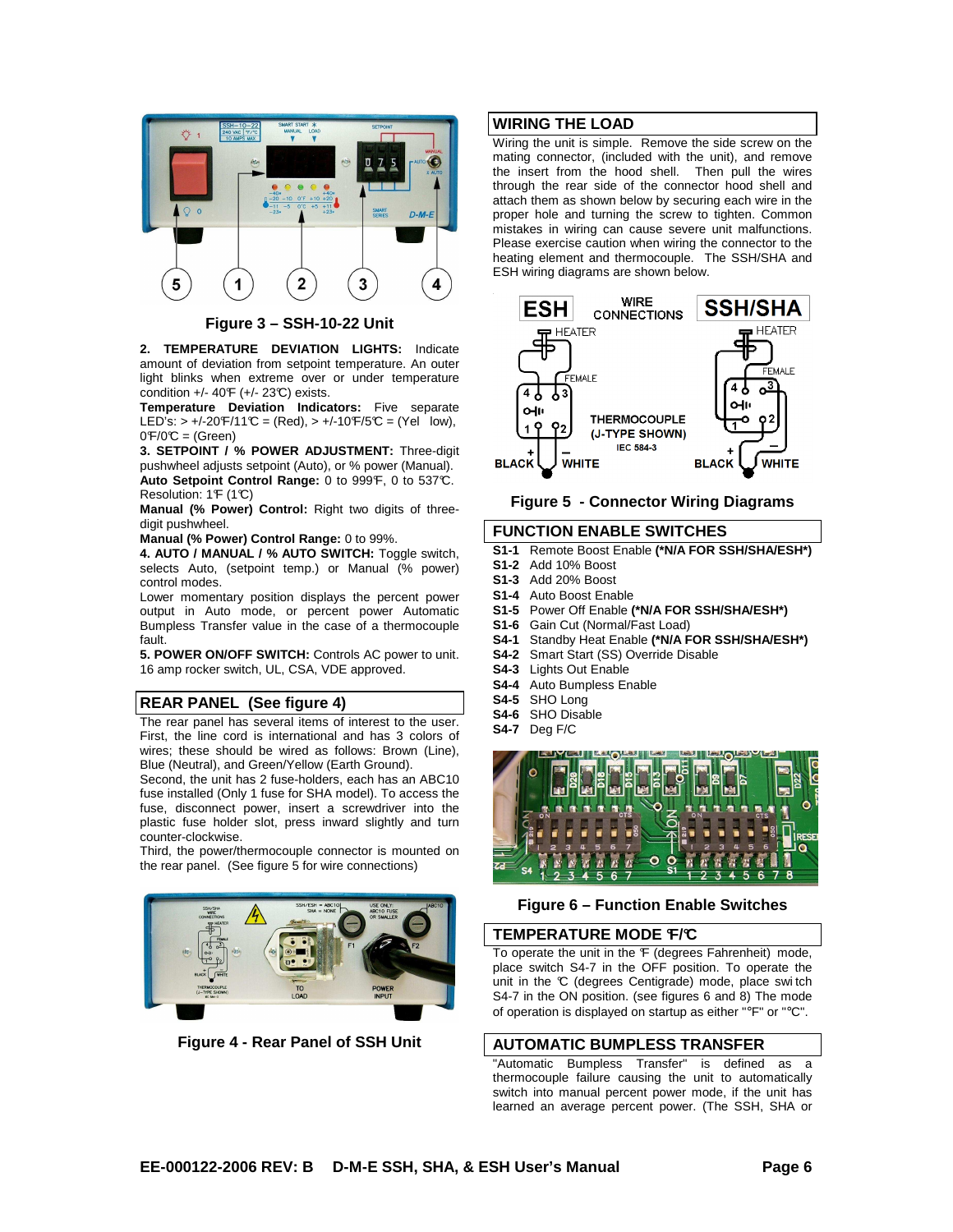ESH requires approximately 10 minutes of stable temperature control to learn an average percent power) To enable Automatic Bumpless Transfer, place switch S4-4 in the ON position. To disable the Automatic Bumpless Transfer option, place switch S4-4 in the OFF position. If disabled, the power output will be inhibited after a thermocouple fault occurs. The user will then have to place the unit in Manual mode to gain control of the output power.

With an Automatic Bumpless Transfer active, the unit will also enter an alarm state. The display will alternate between "bPL" ("bumpless"), the diagnostic code for the thermocouple fault, and the process temperature. To clear the alarm, push the AUTO% switch to view the average percent power being used, place the unit in Manual mode and enter that percent power.

With Automatic Bumpless disabled, the unit will still learn the average percent power, but the user must press the AUTO% switch, and record the average percent power prior to a thermocouple failure. Upon a thermocouple fault, the unit will inhibit output power, and will enter an alarm state. The appropriate diagnostic code will alternate in the display with the process temperature. The user must then place the unit in Manual mode and enter the recorded percent power. This action will clear the alarm state.

#### **LIGHTS OUT FEATURE**

The unit can be programmed to shut off the digital LED display during stable Auto mode operation.

To enable this option, set switch S4-3 to ON. After the unit achieves stable operation about setpoint for 10 minutes, the digital LED display will turn off. Only the green deviation LED will be on.

The display will turn back on automatically should an alarm condition occur, if any of the front panel switch settings are changed, or if the process temperature deviates more than  $+/10$   $F$  in temperature.

It is recommended that the AUTO% switch be used to temporarily restore the display manually. The display will then turn off again after five minutes of stable operation about setpoint in Auto mode.

#### **SMART START OVERRIDE DISABLE**

This Smart Start unit incorporates an option to override the Smart Start feature in Auto mode by toggling the Auto/Manual switch to Manual and then back to Auto. By setting switch S4-2 to ON, this override can now be disabled. With switch S4-2 set to ON, the unit will display "Loc" alternating with the process temperature during Smart Start. All front panel switch changes will be ignored during Smart Start. If the user changes any of the front panel settings during Smart Start, the unit will continue to display "Loc" to indicate that the front panel is still "locked out". After Smart Start is complete, the unit will check for front panel settings changes, and then display "Loc" "Err" alternating with the process temperature if any changes have occurred. Output power will still be active.

If the unit is operating in Auto mode with a process temperature above 212 $F$ , (100 $C$ ) the user must turn the unit off, and change the settings back to their initial positions, then turn the unit back on. The unit will resume controlling to the selected setpoint. If the process temperature is below 212 $F$ , (100 $C$ ) the unit will r estart Smart Start.

If the unit is operating in Manual mode, turn the unit off, and change the settings back to their initial positions, then turn the unit back on. The unit will restart the Smart Start process.

Setting switch S4-2 to ON also activates a new Smart Start feature in Manual mode. With S4-2 ON, a unit in Manual mode will ramp from zero percent to setpoint percent power over a 4-1/2 minute period, thus mimicking Smart Start in Auto mode. "Loc" will be displayed in this mode also. "Loc" "Err" will also be displayed afterward, if the user attempts changes to the front panel settings.

#### **DESENSITIZING "SHO"**

Shorted Input override, SHO, is defined as a condition when the thermocouple is shorted and the unit does not detect a rising temperature that corresponds to the output power being delivered. If the temperature rise does not change at a rate of more than  $2 \nF$  in 90 seconds, this is interpreted as a Shorted Input.

Sometimes a 2-degree rise in 90 seconds is too sensitive. If this is the case, the unit can be desensitized to this situation, or the diagnostic can be totally shut off. Switch S4-5 ("SHO Long") changes the sensitivity to 3 degrees in 255 seconds. Switch S4-6 ("SHO Disable") turns this diagnostic totally off. It is highly recommended that normal sensitivity be tried first. It should be sufficient for all nozzles and most manifolds. Large hot runner manifolds and molds may require desensitization. The SHO Disable feature should only be considered as a final resort.

#### **AUTO BOOST**

Upon startup, any unit in Auto mode that has this feature enabled will increase the setpoint temperature according to the settings of switches S1-2 and S1-3 after the completion of Smart Start. This function is useful for increasing temperature of nozzles for initial startup of the hot runner system, but doesn't require an external signal. If a thermocouple fails during Auto Boost, the unit will inhibit output power and will enter an alarm state.

To enable this option, switch S1-4 must be set to ON, and either or both switches S1-2 and S1-3 must be ON. This allows the user to select the units in the system that will react to Auto Boost. Switch S1-2 adds 10% to the entered setpoint. S1-3 adds 20% to the entered setpoint. Having both S1-2 and S1-3 ON adds 30% to the entered setpoint. For example; if S1-2 is ON and the entered setpoint is 500 degrees, power up will cause the unit to assume a 550 degree setpoint for a period of 3 minutes after the completion of Smart Start. After 3 minutes, the unit will return to the 500 degree setpoint.

#### **GAIN ADJUSTMENT (Fast Load PID)**

If temperature oscillates during operation (Fast Load), the user can compensate for this by turning S1-6 to OFF. This is recommended for coil heaters with ungrounded internal thermocouples or very small nozzles.

#### **K TYPE THERMOCOUPLE SELECT**

The SSH, SHA, and ESH units can be converted for a K type thermocouple input by re-configuring the thermocouple type select jumpers. (see figures 7 and 8) Remove jumpers J5 and J6, and install jumpers J7, J8, and J21 for a K type thermocouple input. After converting the T/C to K type, or back to a J type, the module will require re-calibration.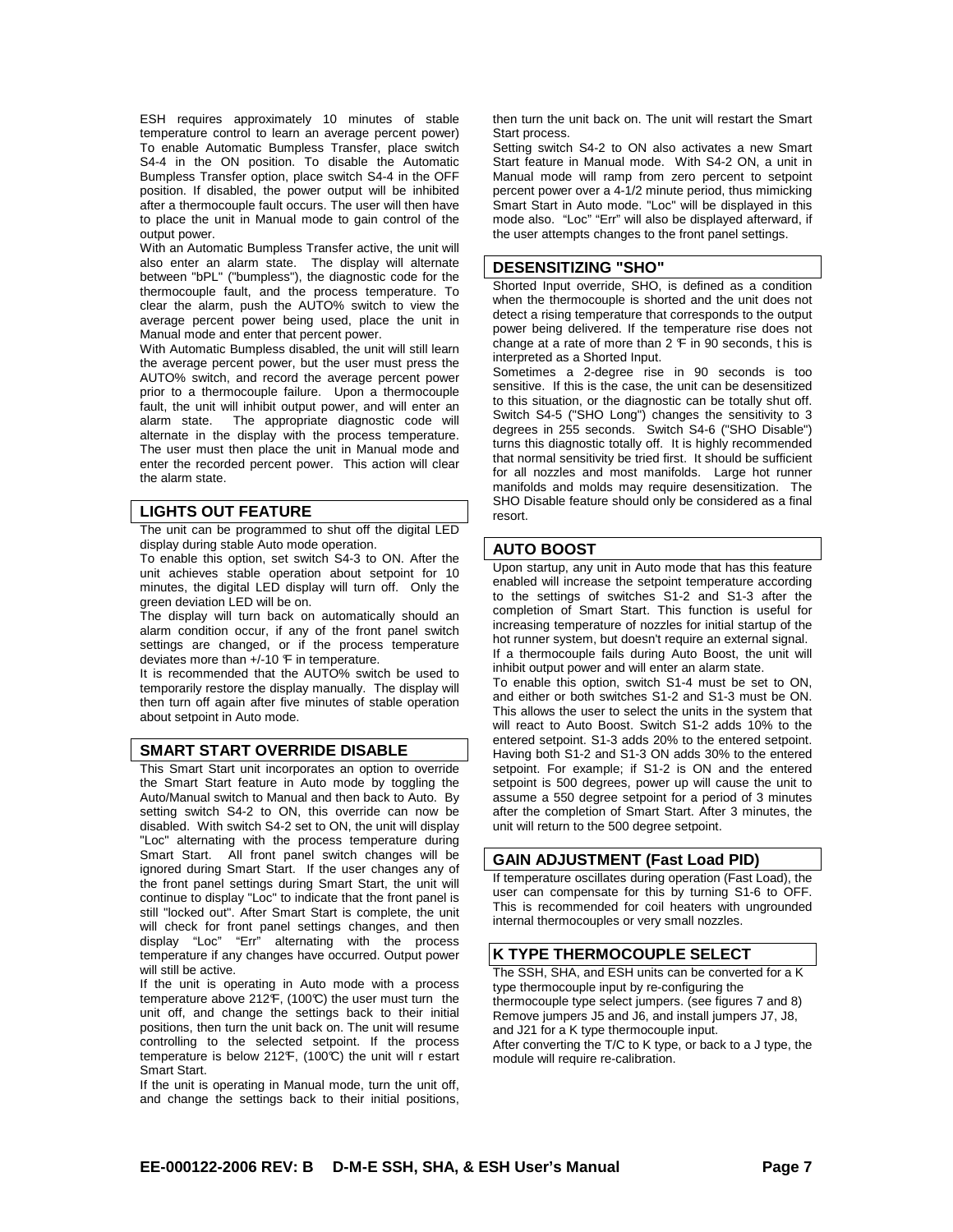#### **CALIBRATION PROCEDURE – J OR K TYPE T/C (See figure 7 and 8)**

1. With the top cover removed, power the unit on, and wait 10-15 minutes for it to warm up.

2. Attach a thermocouple simulator (I.E. Omega model #CL25) to the thermocouple inputs and set the simulation

temperature to 200°F (93°C) for J- type T/C.

(400°F (204°C) for K-type T/C)

3. Adjust the ZERO trim pot, R13, to read 200°F (93°C) on the display for J-type T/C.

(400°F (204°C) for K-type T/C)

4. Set the simulation temperature to 800°F (427°C) for Jtype T/C. (650°F (343°C) for K-type T/C)

5. Adjust the GAIN trim pot, R18, to read 800°F (427°C) on the display for J-type T/C.

(650°F (343°C) for K-type T/C)

6. Repeat steps 2 through 5 until no further trim pot adjustment is needed.

7. Turn power off, remove the thermocouple simulator, and re-attach the top cover.



**Figure 7 - Thermocouple Type Jumpers & Calibration Potentiometers** 

#### **REPLACEMENT PARTS LIST**

| To meet warranty requirements, use only DME®<br>parts. |                |  |  |  |
|--------------------------------------------------------|----------------|--|--|--|
| F1, F2, Fuse, 10 Amp, 250 Volt,                        | ABC10          |  |  |  |
| The use of lower amperage fuses for                    |                |  |  |  |
| increased protection is recommended.                   |                |  |  |  |
| Power Rocker Switch, 16 Amp, 250 VAC                   | <b>RPM0008</b> |  |  |  |
| T1, Transformer, 240/120 Volt                          | <b>RPM0009</b> |  |  |  |
| U5, Triac Driver                                       | RPM0010        |  |  |  |
| R4, Flameproof Fusible link resistor                   | <b>RPM0050</b> |  |  |  |
| <b>WARNING! DO NOT SUBSTITUTE</b>                      |                |  |  |  |
| Setpoint pushwheel switch assembly, on                 | <b>RPM0053</b> |  |  |  |
| front panel.                                           |                |  |  |  |
| Q1, Triac, 40 Amp, 800 Volt                            | <b>RPM0054</b> |  |  |  |
| SW3, 3 position switch on front panel                  | <b>RPM0056</b> |  |  |  |
| F3, Fuse, 160 mA, 250 V, Sub-miniature                 | <b>RPM0090</b> |  |  |  |
| (Check Module for correct fuse RPM#)                   |                |  |  |  |
| F3, Fuse, 200mA, 250 V, Cer. Cartridge                 | <b>RPM0107</b> |  |  |  |
| (Check Module for correct fuse RPM#)                   |                |  |  |  |

#### **RETURN POLICY**

The D-M-E<sup>®</sup> SSH<sup>®</sup>, SHA, and ESH units are warranted for 3-years parts and labor, excluding fuses, triac, & calibration. Contact D-M-E Customer Service for return authorization for repairs, or warranties. Replacement parts are also available through the Customer Service Department.

## **D-M-E Customer Service**

1-800-626-6653 In Canada: 1-800-387-6600 **SERVICE CENTER U.S.A.** D-M-E WORLD HEADQUARTERS 29111 STEPHENSON HIGHWAY MADISON HEIGHTS, MICHIGAN 48071 Fax: (800) 461-9965 Internet: www.dme.net

SSH<sup>®</sup>, G-Series<sup>®</sup>, Smart Series<sup>®</sup>, Smart Start<sup>®</sup>, and D-M-E<sup>®</sup> are all registered trademarks of D-M-E Company LLC.

#### **AUSTRALIA:**

Die Mould Equipment Pty. Ltd. ABN: 69 136 336 840 P.O. Box 1156, Unanderra, N.S.W. 2526, Australia Telephone: + 61 (0) 2 4272 3700 Fax: + 61 (0) 2 4271 3099 Internet: http://www.diemouldequipment.com.au/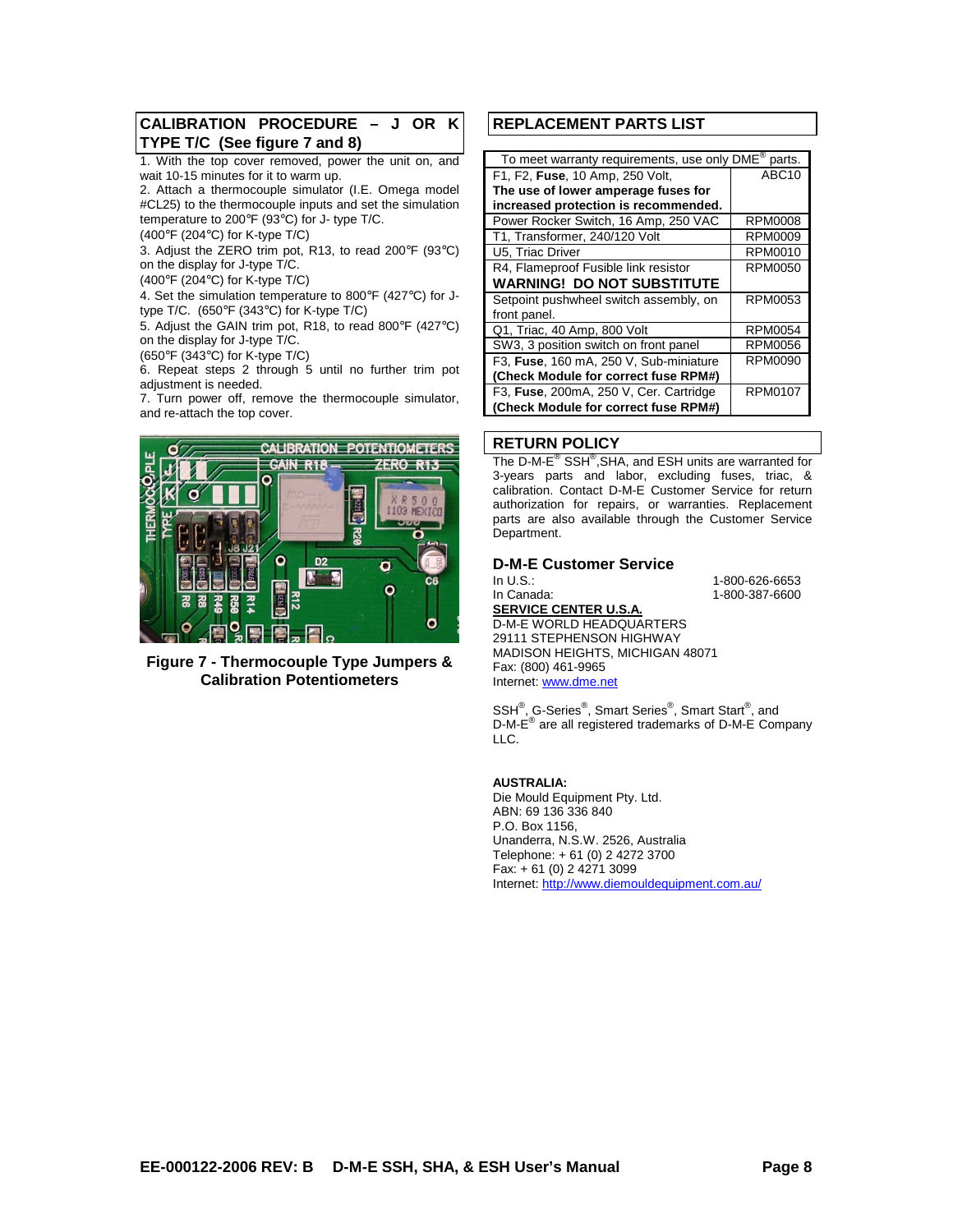#### **FRONT PANEL CONTROLS & INDICATORS DIAGNOSTIC TEST PROCEDURE**



E. TEST DONE - POWER DOWN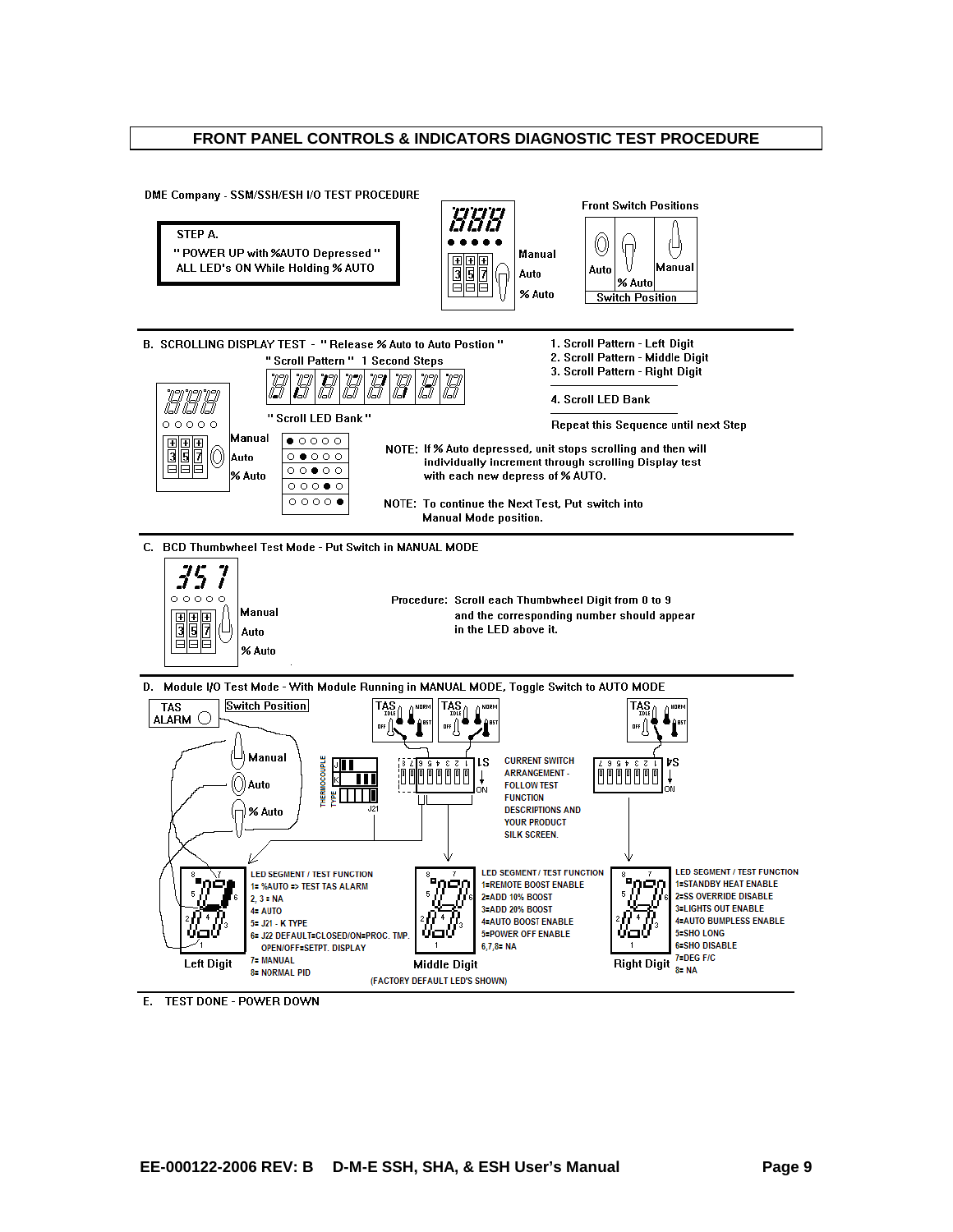

#### **Figure 8 - Main Printed Circuit Board**